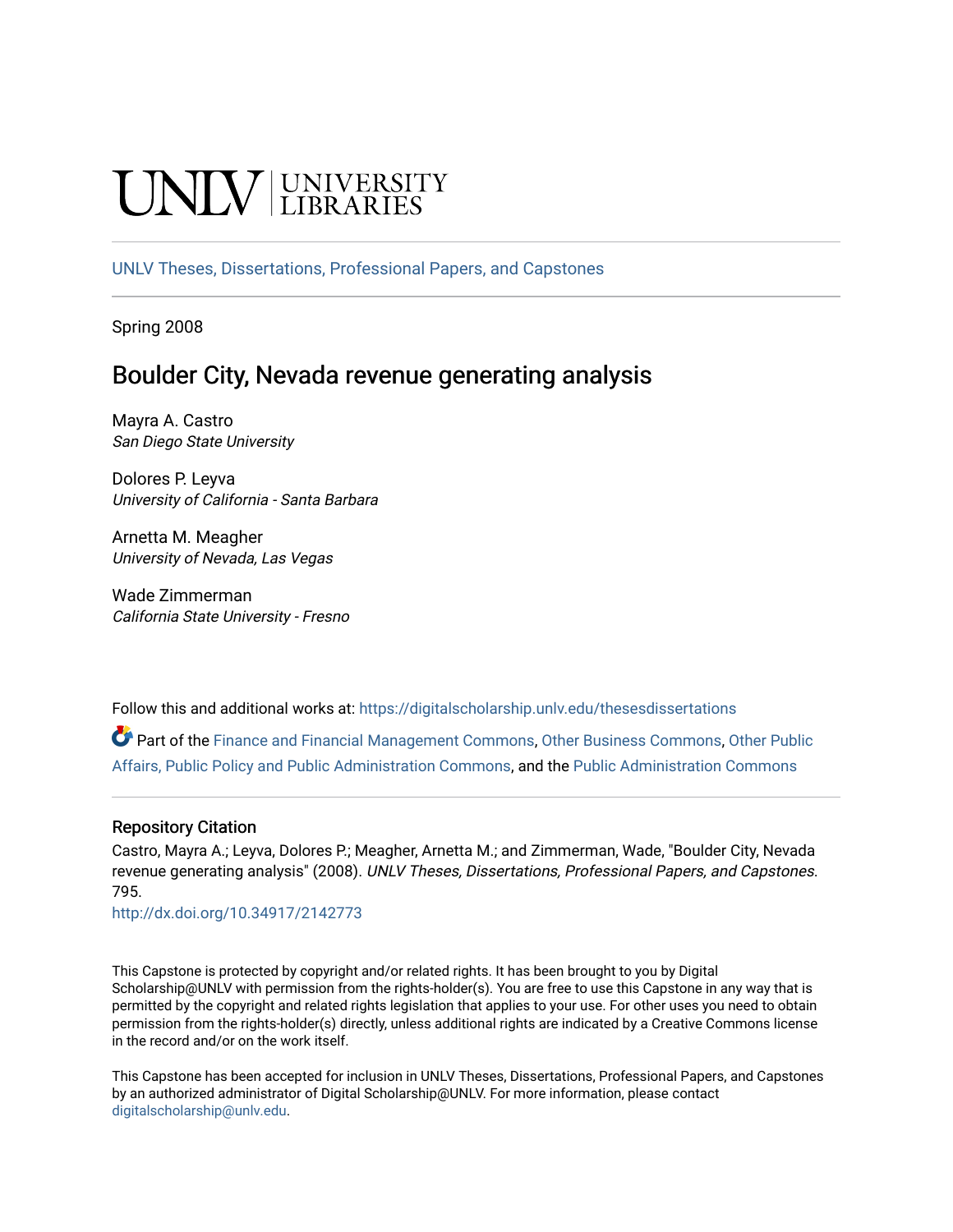**Boulder City, Nevada Revenue Generating Analysis Spring 2008**



Mayra A. Castro Master of Public Administration Candidate Bachelor of Science in Applied Arts and Science, Criminal Justice Administration San Diego State University

> Dolores P. Leyva Master of Public Administration Candidate Certificate Program, Public Administration Bachelor of Arts, Business Economics Bachelor of Arts, Spanish University of California Santa Barbara

> Arnetta M. Meagher Master of Public Administration Candidate Certificate Program, Public Administration Bachelor of Arts, Psychology University of Nevada, Las Vegas

> Wade Zimmerman Master of Public Administration Candidate Certificate Program, Public Administration Bachelor of Arts, History California State University, Fresno

**University of Nevada, Las Vegas PUA 791 Dr. Christopher Stream**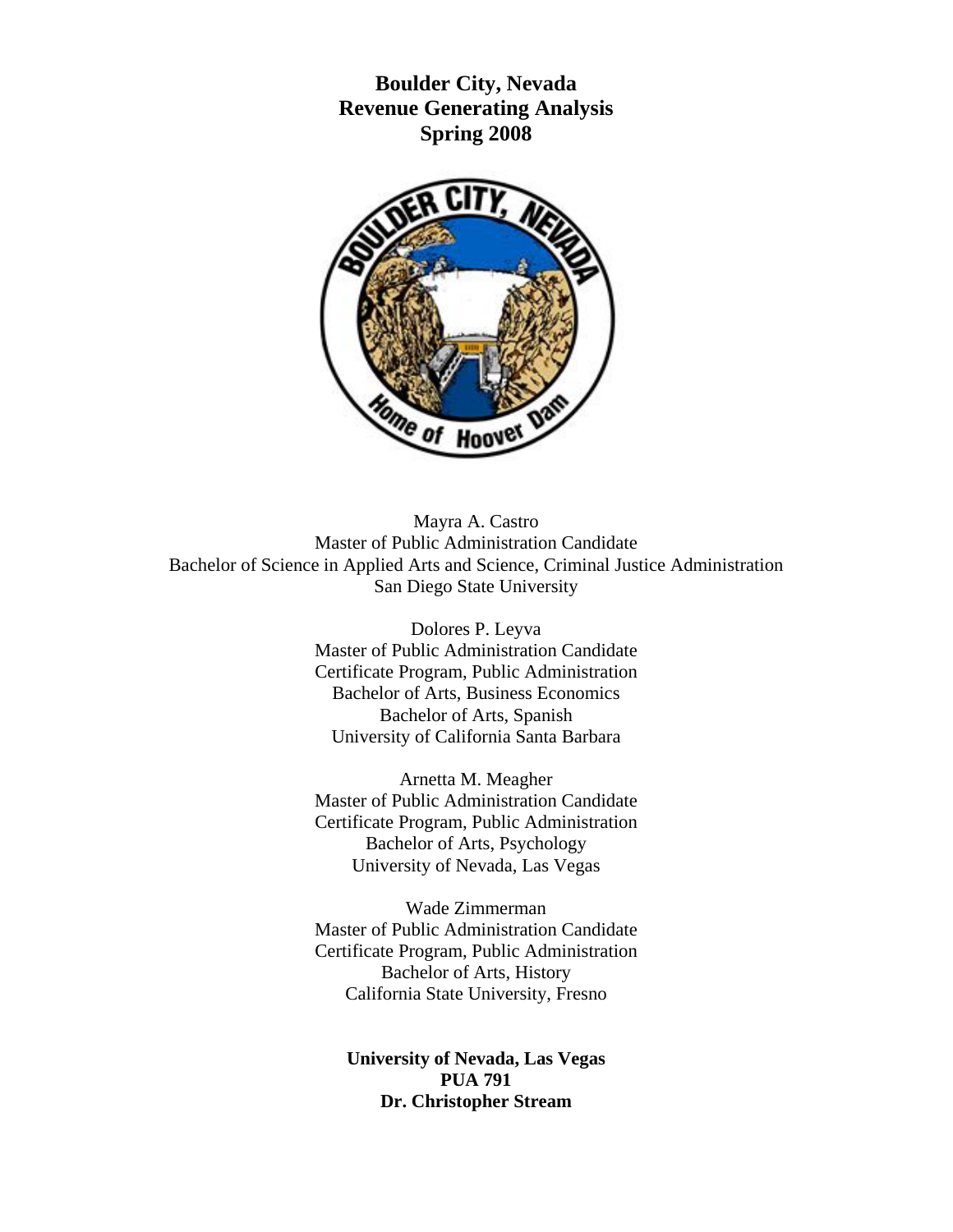# **Table of Contents**

| $COMPARATIVE CITIES 10$ |  |
|-------------------------|--|
|                         |  |
|                         |  |
|                         |  |
|                         |  |
|                         |  |
|                         |  |
|                         |  |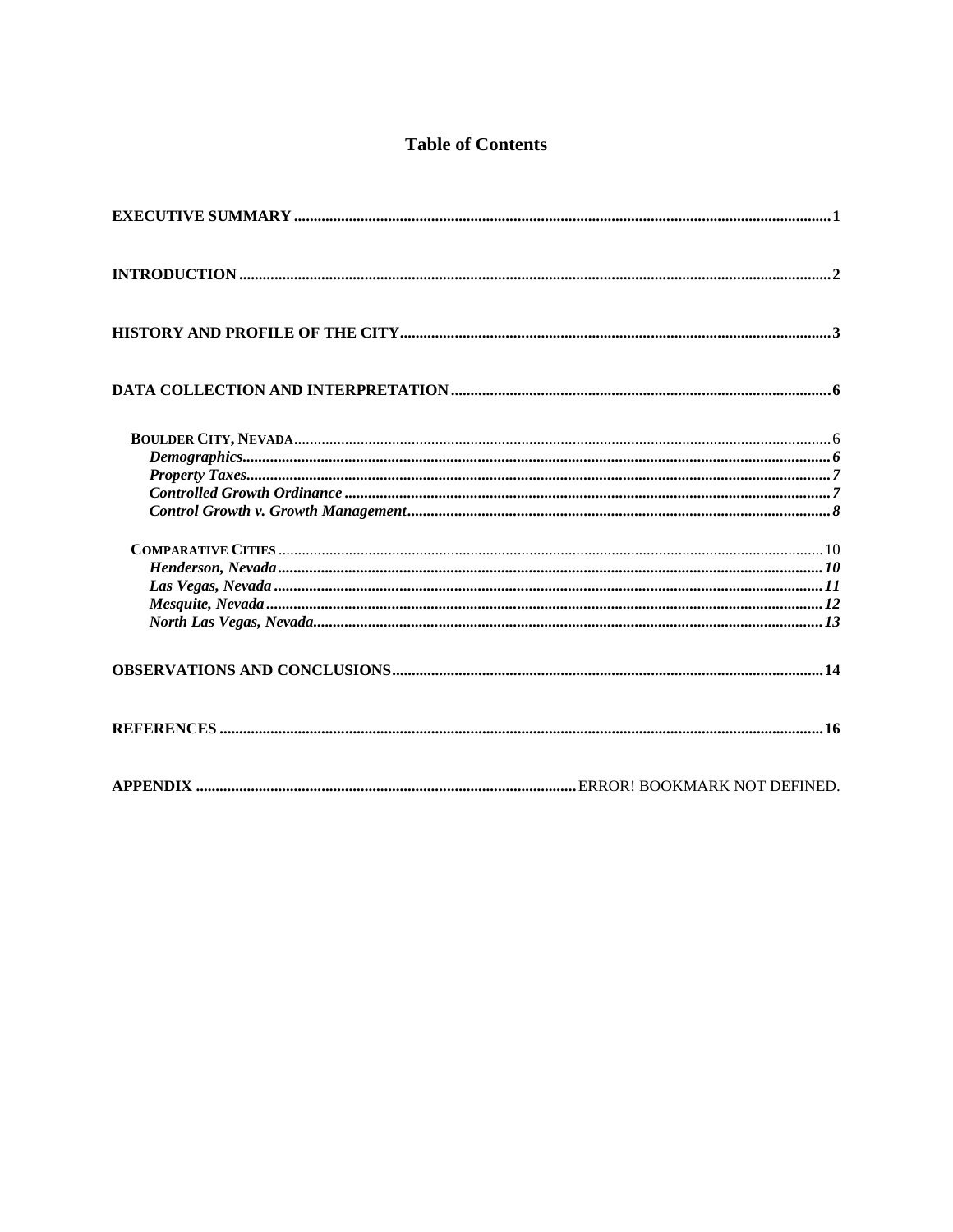#### **Executive Summary**

<span id="page-3-0"></span>Boulder City (City) is unique in the State of Nevada as being a non-gaming city, maintaining a controlled growth ordinance, and steadfastly holding to its "small town" values and character. The City has been facing budgetary challenges as future expenditures are anticipated to continually exceed revenues if current services levels are maintained. Indeed, fiscal reviews indicate the City has been transferring contingency monies between funds to cover overages for the past several fiscal years. This "robbing Peter to pay Paul" methodology may offer a temporary solution to the shortage but may be detrimental as a long term solution.

Data collection and research of the literature revealed that when compared to the four neighboring cities in Clark County, Boulder City boasts the highest median home values and third highest median income while it continues to have the lowest property tax revenue in the State. The City continues to proudly collect less property tax from its citizens than allowable by Statute. At the same time, the City's hospital is not offering its citizens desired services, nor does the City anticipate being able to maintain city-wide services levels at current spending levels without incurring additional debt. Additionally, due to controlled growth practices, the City does not plan new housing to create a balance in meeting the needs of families and seniors; home ownership is difficult for younger, less established families due to affordability.

The following study will offer an overview of Boulder City's current revenue generating practices as related to its citizens' commitment to preserving a small town status while maintaining service levels. Furthermore, the City will be compared to neighboring cities demographically, with a focus on property tax practice, controlled growth, and land management.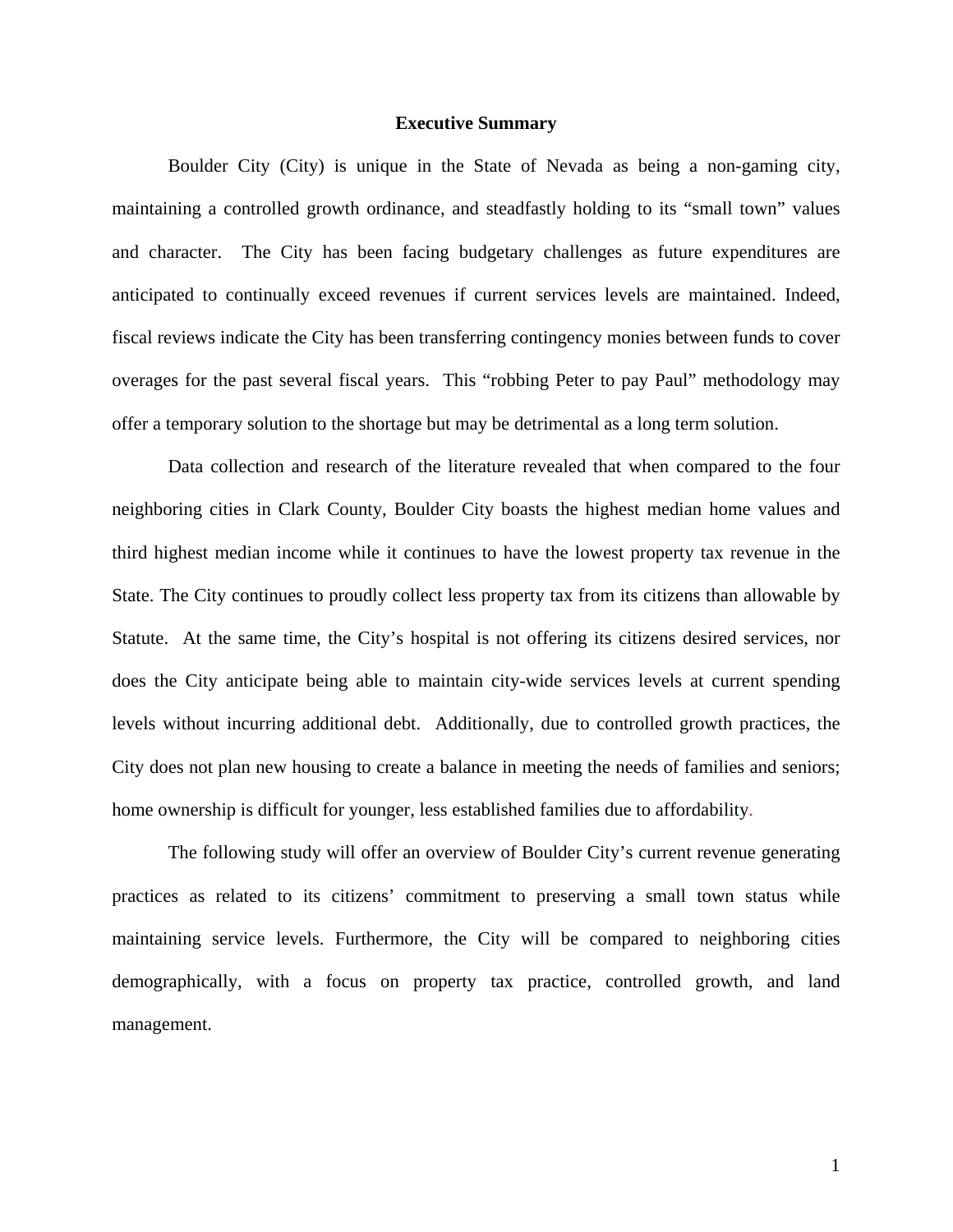#### **Introduction**

<span id="page-4-0"></span>This study is considerably unique. The initial focus, purpose, content, and stakeholder population was radically altered midway through the research process. Due to unforeseen changes in the interest level of the target program, the initial evaluation faced an abrupt halt and was consequently terminated. In the true spirit of academia and persistence, the focus of this project turned to a data collection and research of a different nature.

In September 2007, this research team began a Program Evaluation of the City of Las Vegas Fire Department (LVFD). The purpose of the evaluation was to determine if the existing continuing education program was effective in meeting the needs of the LVFD, the community, and the employees. Interviews were conducted and data was collected regarding the recertification process and training levels of incumbent firefighters, including a multijurisdictional comparison of other like fire departments in several other states.

In January 2008, the LVFD incurred multiple organizational changes, personnel reassignments and a shift in priorities. It was decided the LVFD would not be able to participate in the evaluation process. The outcome provided this research team with a valuable lesson in program evaluation and the importance of stakeholder interest and participation.

In February 2008, this research team began a new project. Media attention in the form of a newspaper article, and long standing political and academic interest, presented the opportunity to research revenue generating issues for the neighboring city of Boulder City, Nevada. In addition to presenting an overview of the current budget issues confronting Boulder City, this research may be used by future student research groups to begin the policy analysis process.

Boulder City has a current population of 15,863. The City prides itself on being able to provide its citizens with a low crime rate, high quality police and fire protection, and exceptional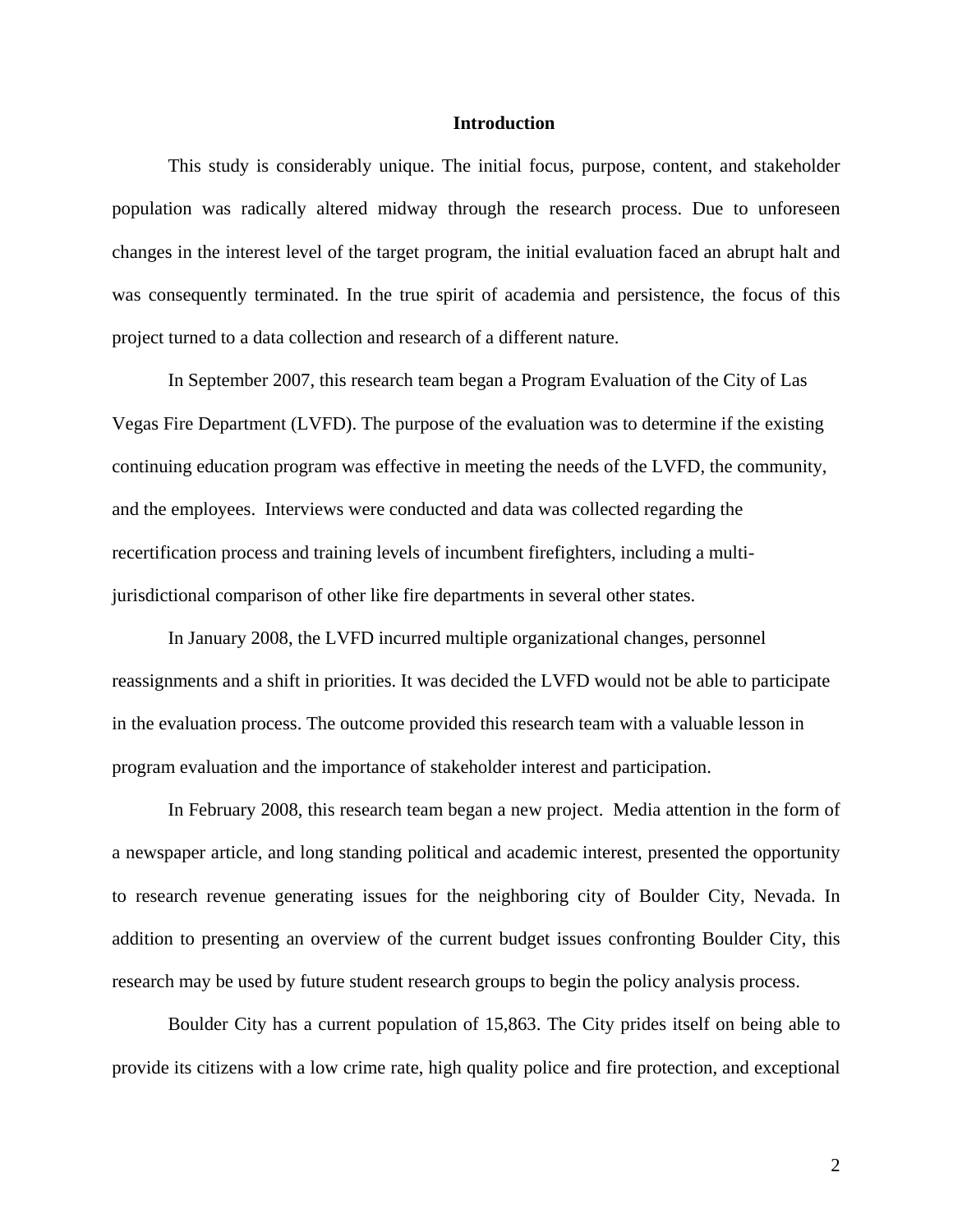recreation facilities while continuing to offer a quiet, small town atmosphere. Indeed, the City's citizens have made clear their priorities by establishing a City Vision that focuses on preserving its unique identity as a small town while proactively addressing the needs of its residents. This includes staunch adherence to growth control, land management, and low property taxes.

Unfortunately, this municipality is experiencing an inability to maintain desired service levels at the current revenue generating levels. Since 2003, with the exception of fiscal years 2005 and 2006, general fund expenditures have been higher than revenues. The City's most recent Budget and Fiscal Review indicates that future expenditures are anticipated to continue to exceed revenues if current services levels are maintained. Simply, the City will be unable to maintain current services levels if additional revenue is not secured.

This research purposes to examine the current revenue generating environment of Boulder City and to identify specific areas of interest for future policy analysis endeavors.

#### <span id="page-5-0"></span>**History and Profile of the City**

Boulder City, Nevada is best known as the city that was created specifically for the construction of Hoover Dam. From 1931 to 1935, Boulder City housed over 4,000 construction workers. To accommodate these workers, one thousand five hundred buildings were built, including homes, dormitories, churches, a grade school, a theater, and a recreation hall. Upon completion of the Dam, the City became the headquarters of several government agencies, with the City being supervised and regulated by the Bureau of Reclamation. At that time, all the land in and around the City was owned by the Federal Government.

The Federal Government passed the Boulder City Act in 1958, establishing the City as an independent municipal government. Under the Act, the Federal Government turned over the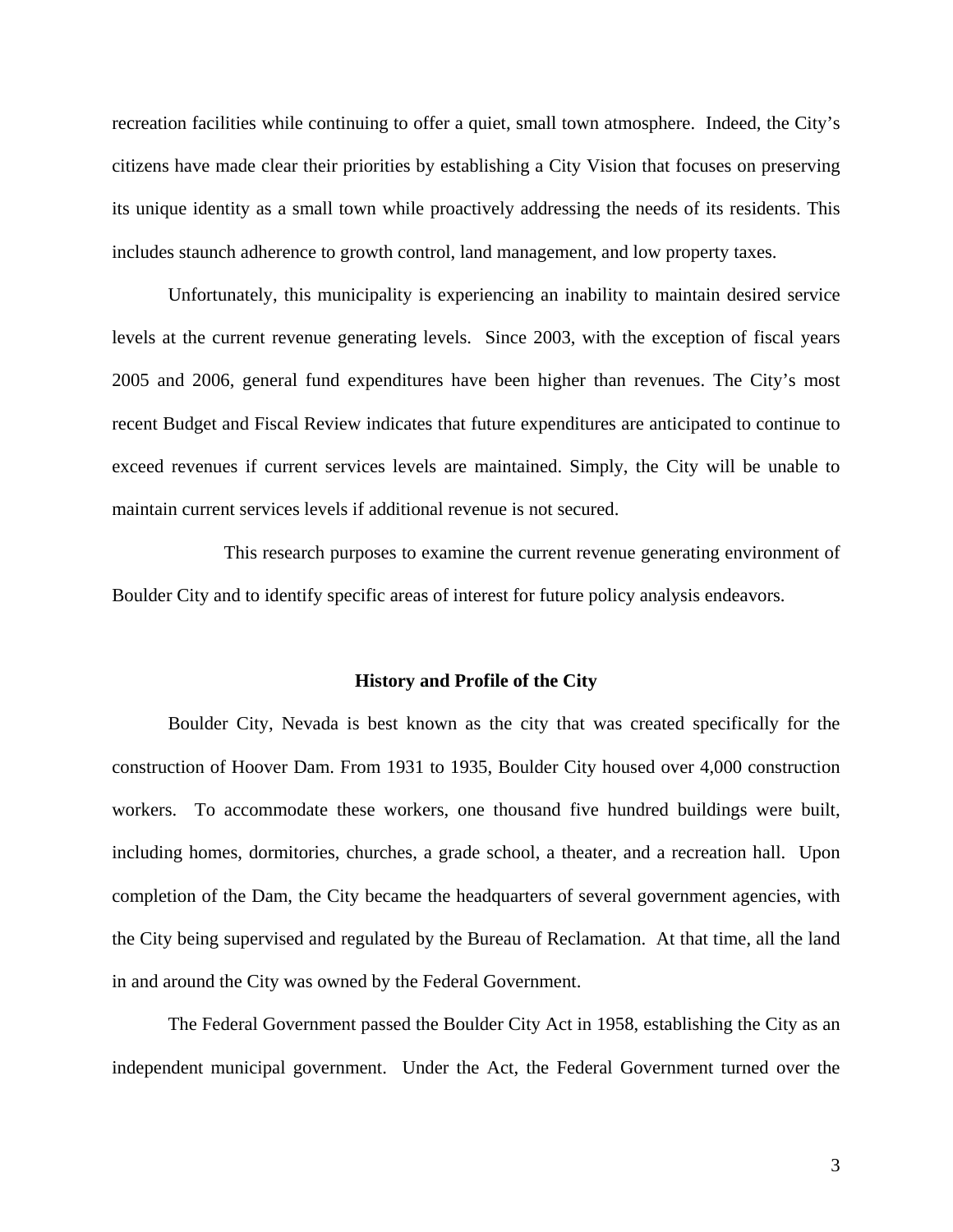existing town site, approximately 33 square miles of land, to the residents. The City was eventually incorporated in January 4, 1960. The City Charter, which is approved by the residents, prohibits gaming. This makes Boulder City unique as the only city in Nevada where gaming is illegal.

In 1979, in response to the growth during that decade, the citizens approved a referendum and instituted a controlled growth ordinance. Due to this unique ordinance, the City limits the number of residential and hotel/motel building permits issued each year to control the rate of growth of the community. Since the inception of the controlled growth ordinance, the growth of the community has been approximately 3% per year.

The City acquired approximately 107,000 acres of land to the south and west of the original town site from the Bureau of Land Management and the Colorado River Commission in 1995. This added over 167 square miles to the City. The City purchased the land mainly to preserve it, and to ensure that it was not sold to another entity for development. Using this land for residential or industrial purposes so near to the city limits was not acceptable to Boulder City residents. With the acquisition complete, the City intends to preserve the dry lakebed for recreational purposes, and to leave the remainder of the land as an endangered species preservation area with the exception of a 3,000-acre parcel that is to be used for power generation projects.

In 1997, the citizens approved a ballot question, which provided that sale of City owned property, in excess of one acre, must be approved by registered voters in an election. The use of the proceeds of land sales is to be restricted to voter approved capital improvement projects.

The City has a Council-Manager form of government. The legislative authority is made up of a five-member City Council. The presiding officer of the Council is the Mayor. All

4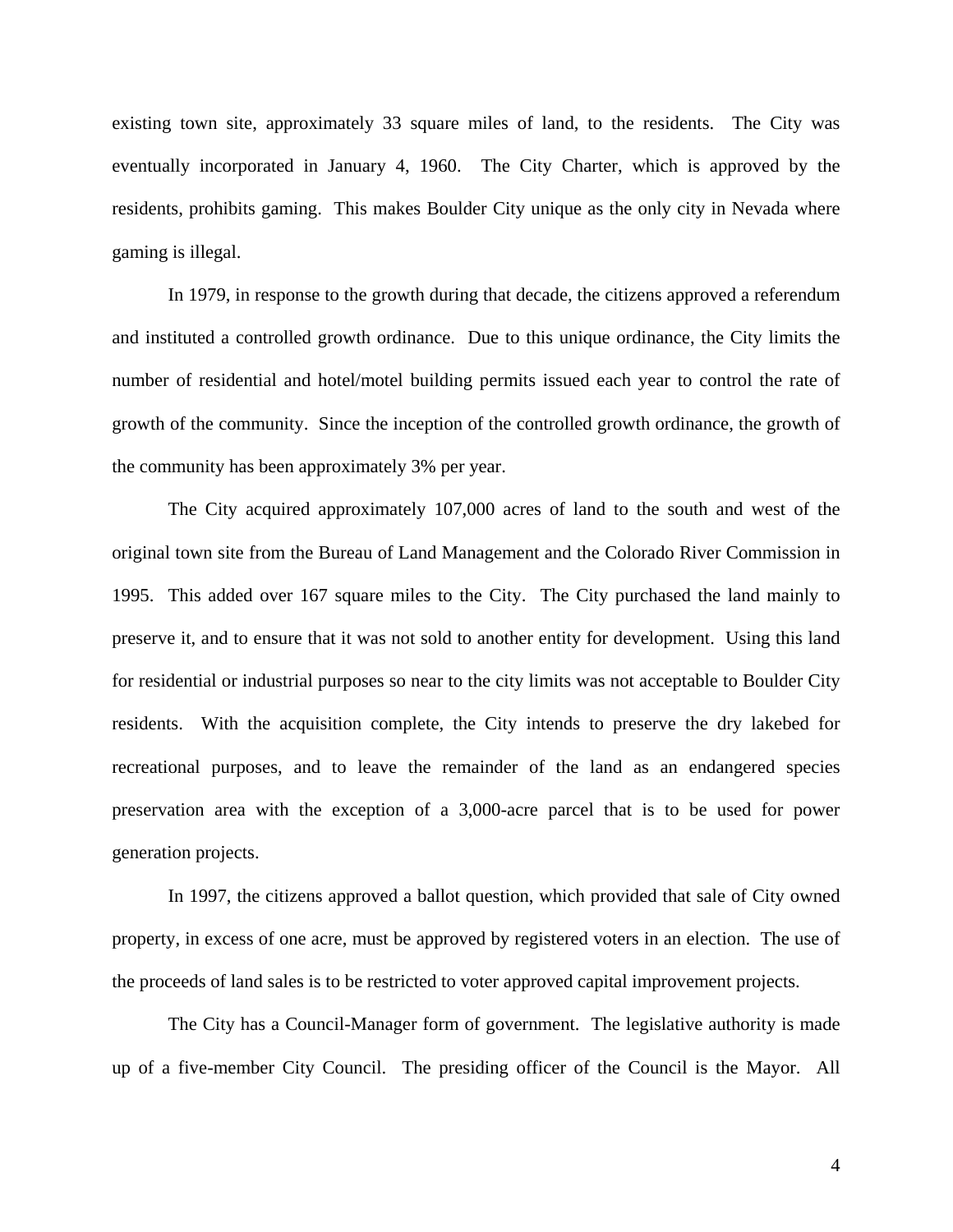powers of the City, including the ability to levy a property tax on both real and personal property located within the City boundaries, are vested in the Council. The Council appoints the City's Clerk, Attorney, Manager, and Municipal Judge. The City Manager is responsible for carrying out the policies and procedures of the City Council and operations of the City. The City provides a full range of services for its citizens to include police and fire protection, highway construction and maintenance, streets and infrastructure, recreational activities, cultural events, and utility services.

In 2000, the City adopted a Strategic Plan Vision and Guiding Principles based on information gathered from a community survey and neighborhood meetings conducted in 1996 and 1997. The vision for the City describes the community's values and aspirations and clearly defines the culture and character of the community and its citizens. The City's vision statement has remained relatively unchanged for the past decade:

*"The community of Boulder City is committed to preserving our status as a small town, with small town charm, historic heritage, and unique identity, while proactively addressing our needs and enhancing our quality of life."*

The City's stated budget priorities include maintaining the "small town character" while having financial policies in place to ensure the ability to maintain current service levels. The fiscal priorities of the citizens and local government also stress maintaining the control of growth while fostering a balanced economy within the community. These visions, goals, and priorities reflect this community's aspirations, self-image, and sensibilities. These are important components to respect when reviewing, addressing, and offering solutions to current issues and challenges the community may be facing.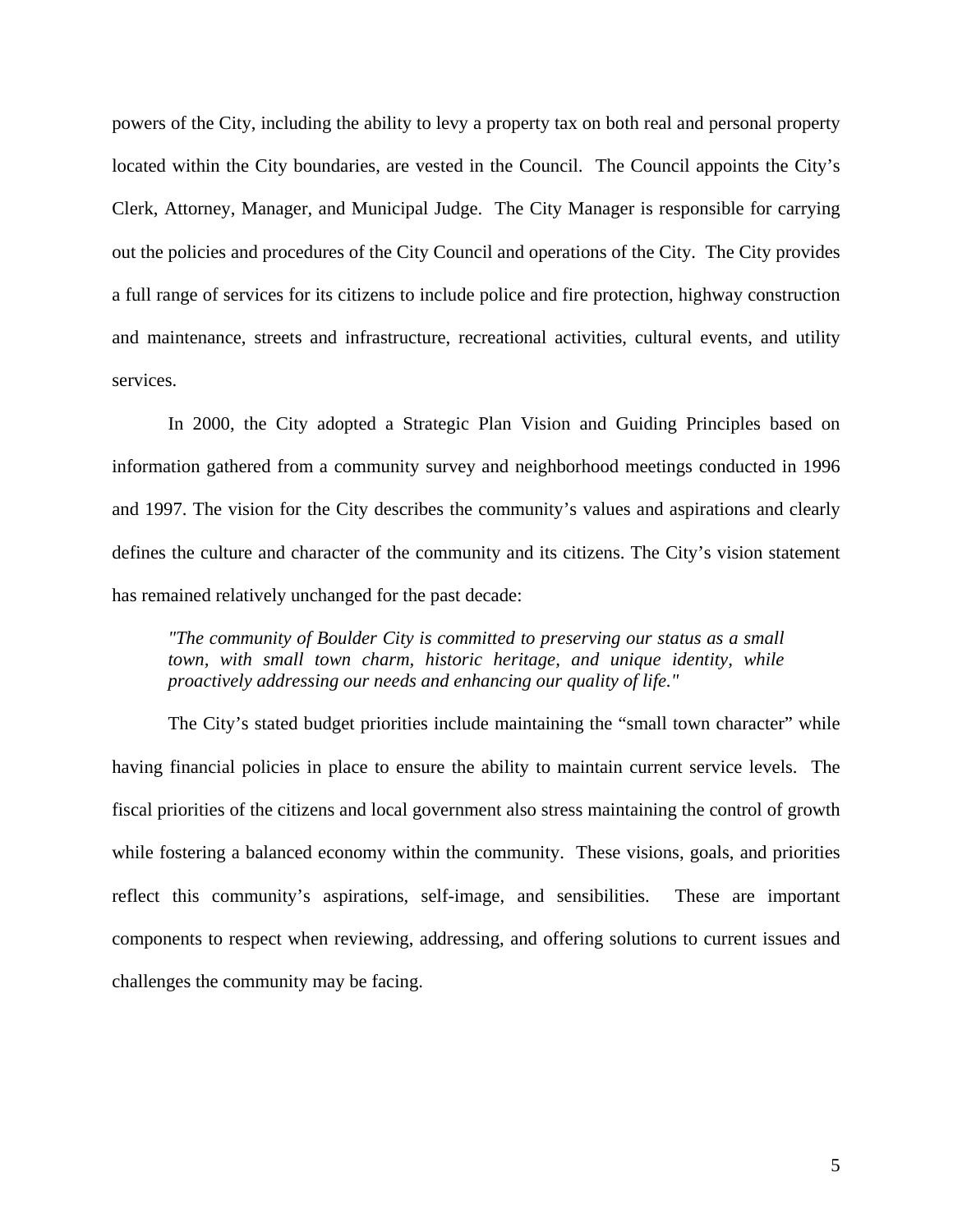#### **Data Collection and Interpretation**

<span id="page-8-0"></span>This research included a thorough review of Bolder City's annual financial reports dating back to the year 2000, as well as census data. Also reviewed were basic municipal demographics as related to the budget, such as median incomes, median property assessments, population description and growth, property tax revenues, growth management, and the City's stated value priorities. Additionally, a comparative review was completed; the City was compared to other municipalities, based on proximity or like populations. The comparative portion of the study originally included an additional four cities from neighboring states with like characteristics and population (see Appendix IV). As several of these "small population" cities offered little or no budget information needed for a significant comparison, the information was excluded in the final comparison.

#### <span id="page-8-2"></span><span id="page-8-1"></span>**Boulder City, Nevada**

#### **Demographics**

A review of demographical data indicates that Boulder City's population has increased approximately 0.3% since the year 2000. The 2006 demographics estimated the population of Boulder City to be 15,005. Additionally, when compared to other cities in Clark County, Boulder City maintains the highest median age of 46.7 years old. This median age is the highest of all cities utilized in this comparison. Further, the median income in 2006 was \$56,100, which is considerably more than the median income of Mesquite at \$44,900, which has relatively the same population.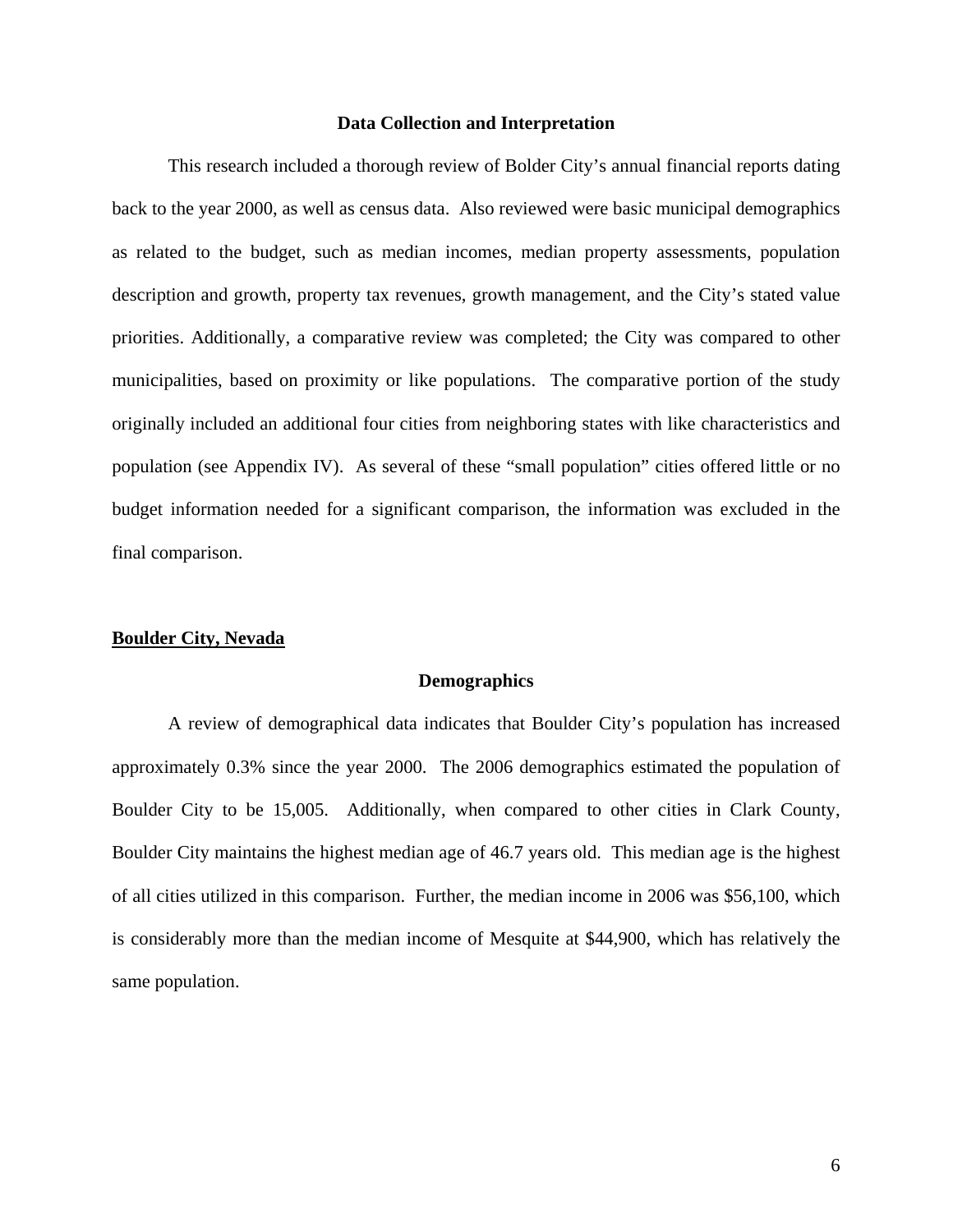#### **Property Taxes**

<span id="page-9-0"></span>A review of the 2006-07 Boulder City annual budget and financial plan indicates General Fund revenue of \$20.6 million while the General Fund expenditures are \$21.4 million. Property taxes account for 5.2% of the General Fund revenues. Additionally, property taxes generate \$1,080,057 toward the General Fund revenue budget. Boulder City's property tax rate is 2.4893 per \$100.00 in assessed property value. For example, a property that the Clark County Assessor determines is \$250,000 in value would have an assessed property tax value of 35%. The revenue generated would be based upon an assessed value of \$87,500, which calculates into \$2,178.00 in property tax. In comparison to other Clark County cities, Boulder City's property tax rate is 11.2% less than Mesquite and 35.6% less than North Las Vegas. Boulder City has the lowest property tax rate in Clark County and one of the lowest in the State of Nevada. Further, the median home value in Boulder City is \$357,700. Boulder City has the highest median home value of other comparable cities in Clark County.

#### **Controlled Growth Ordinance**

<span id="page-9-1"></span>Boulder City citizens approved a referendum in 1979 that created a controlled growth ordinance. The ordinance is located in Boulder City Code, Title 11: Zoning and Subdivisions, Chapter 41, Controlled Growth Management Plan. (Growth Ordinance)

The purpose of this Growth Ordinance is to control the rate and distribution of residential and hotel development in any designated construction year (July thru June). Essentially, this Growth Ordinance limits building permits and growth to less than 3% per year. This is accomplished by establishing a limit to the number of allotments for annual development to 120 homes for residential and 35 hotel rooms. Additionally, developers are limited to 50% of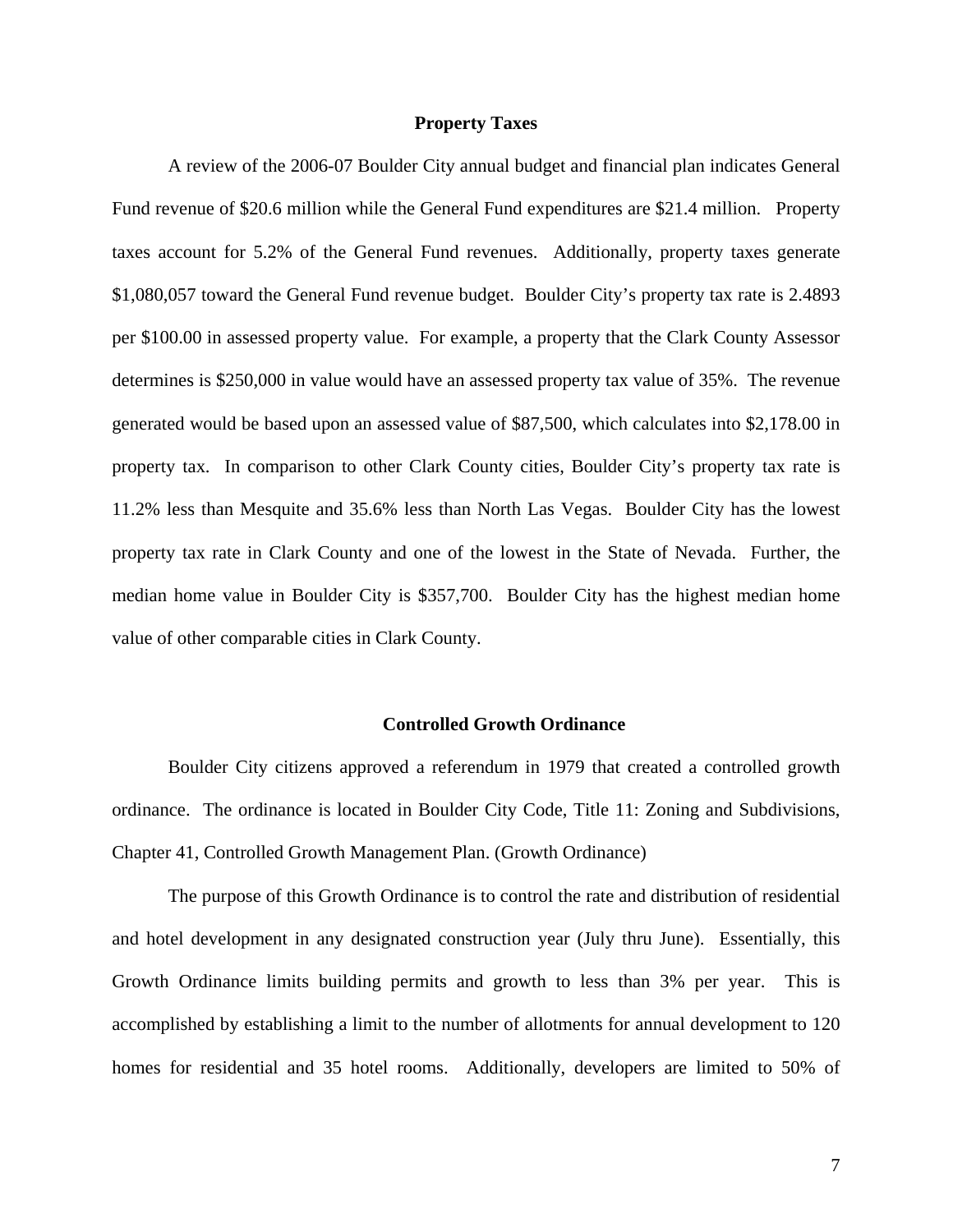allotments or 60 units for two years. Further, in any given construction year, the number of lowincome dwellings or dwellings for seniors are not to exceed 50 dwellings in a five-year period. These are to be exempted from the process. The Growth Ordinance does not have specific limits on industrial or commercial development.

City representatives working in Community Development report that the allotments are not met each year primarily due to lack of available land to build on in Boulder City. Additionally, the land that is privately owned for development typically has been developed into high-end homes. Currently, as noted by Boulder City Community Development, there is a limited supply of land to develop that is privately owned.

#### **Control Growth v. Growth Management**

<span id="page-10-0"></span>A brief review of literature indicates clear distinctions between growth control and growth management. For example, growth management is defined as a plan that accommodates projected development in a manner that achieves broad public goals. Typically, there is affordable housing and inclusionary elements that are designed to lower the cost of construction as well as to broaden the types of housing choices. Growth control typically limits and rations development. Although Boulder City has labeled the ordinance as "Controlled Growth Management Plan," clearly, by definition, it pertains solely to controlling the allowable development (Nelson & Peterman, 2000; Nelson, Pendall, Dawkins, & Knaap, 2004).

Boulder City leaders wanted to ensure this small town community was left unchanged when they pursued the purchase of 107,000 acres of land in 1995. The acquisition of the Eldorado Transfer Area added 167 square miles to Boulder City's geographical land area. After the 1990 Clark County Commission voted to unanimously waive their first right of refusal to pursue the land, Boulder City agreed to purchase the property from the federal government,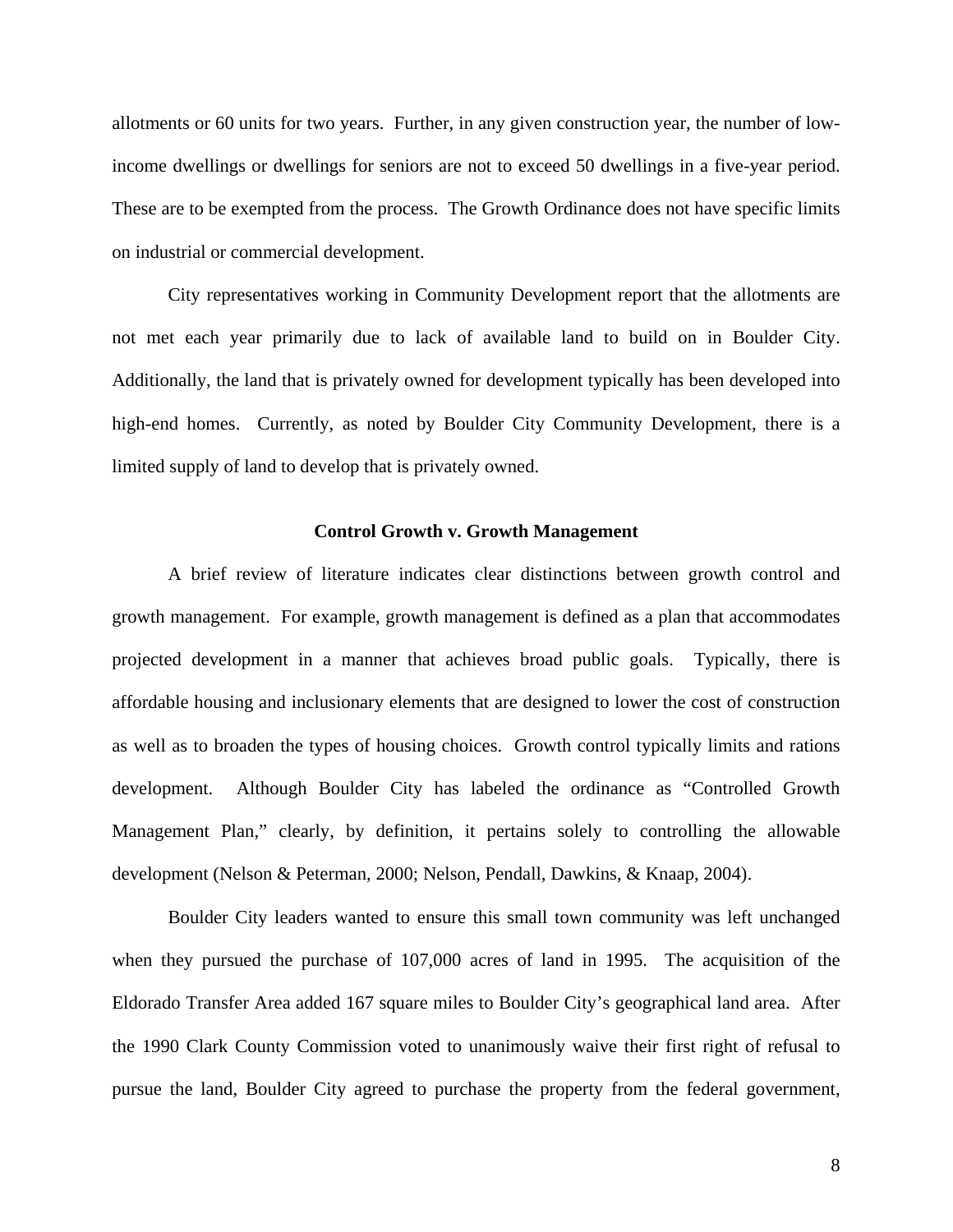based on a 1958 "fair market appraisal" or "fire sale price" if you will, of \$12.00 per acre or \$1,277,630.96. This acquisition made Boulder City the largest city in Nevada, in terms of geographical land area.

According to the Boulder City Charter, Article XV-Real Estate, Section 144, the development of the Eldorado Valley Transfer Area would be limited to utilizing the land for solar generated power plants, recreation areas, and an open space for a desert tortoise preserve. Additionally, this Article would allow Boulder City to pursue similar government uses that include existing leases and lease options.

On November 3, 1998, Section 144 was amended stating "any residential, commercial or industrial development or uses in the land area, other than the uses listed in Section 1, must be approved by the registered voters of the City (Boulder City Charter, Article XV-Real Estate, and Section 144/2)". In 1997, Boulder City residents approved another ballot question which further restricts growth and development. This ballot question stated that Boulder City residents must approve any sale of City property in excess of one acre by election. As expected, Boulder City residents argue that leases are more beneficial to the City than land sales, noting that leases bring in a constant revenue stream while allowing the city to control the land's future.

The Boulder City Land Management Plan includes increased leasing of city land. Currently, Boulder City has two primary leases. First, Boulder City has leased 400 acres to Solargenix solar power plant which is situated in the Energy Zone. This power plant is under construction with an expected 2008 completion. This lease generates annual payments of \$100,000 during construction and \$550,000 annually thereafter. The City's 50-acres lease for a Motocross Track facility is currently under construction. This Motocross lease is expected to generate and annual revenue of \$70,400. The Copper Mountain Power plant lease remains on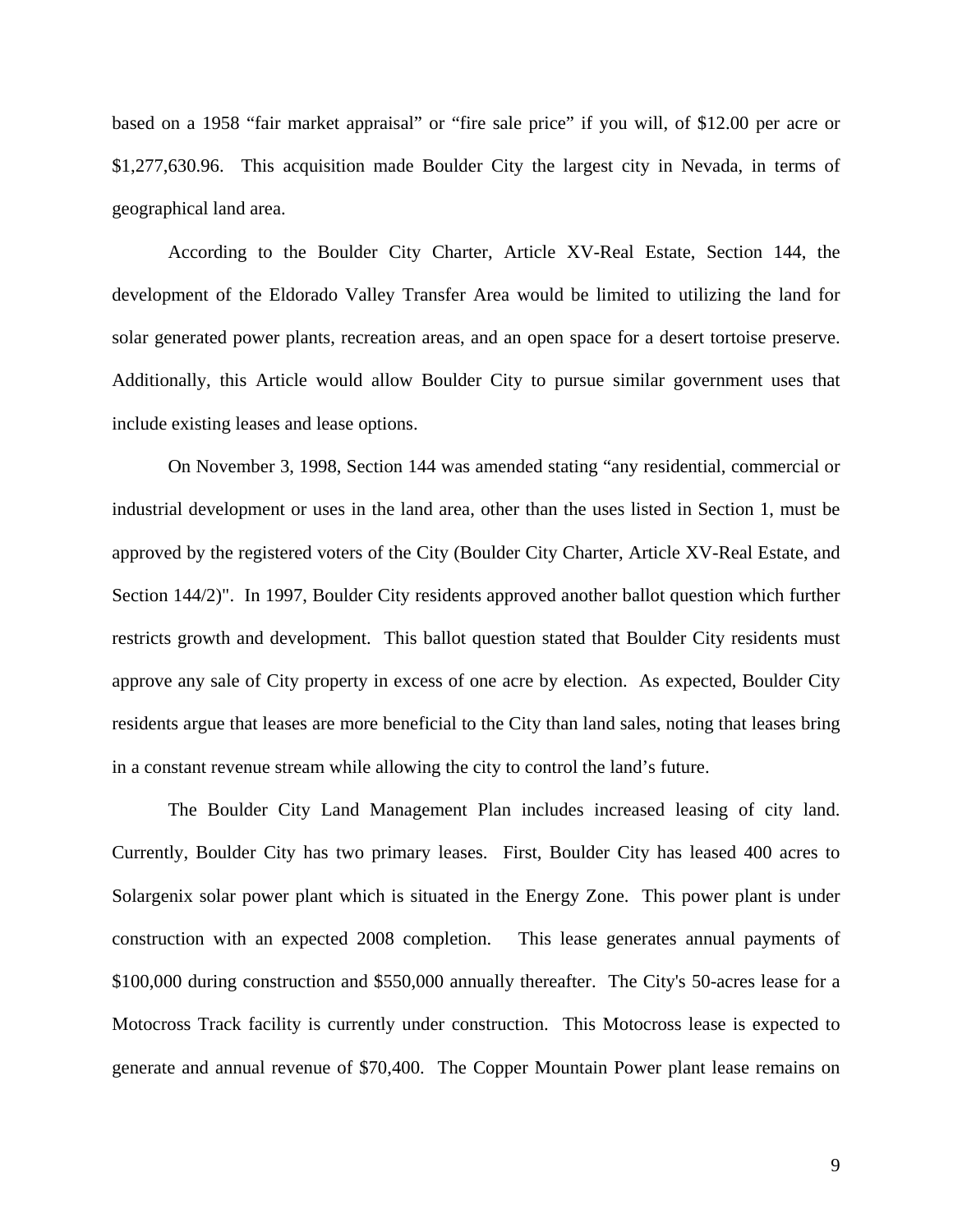hold. However, if approved, this Copper lease is anticipated to generate \$1,050,000 in annual revenue. Further, Boulder City is pursuing additional leasing that may include communication sites. Roughly 80% of the revenue generated from these leases (in fruition) will go to the General Fund and the balance to the Capital Improvements Fund. Overall, 9.5%, or \$1,970,944 of the 2007 General Fund Revenue is generated from City land leases.

#### <span id="page-12-0"></span>**Comparative Cities**

This study compares budget, population, and other demographics of Boulder City with four neighboring Nevada cities located within Clark County: Henderson, Las Vegas, Mesquite, and North Las Vegas. Although these comparative cities vary greatly in demographics, geographical size, economics, and population, they also make for an interesting comparison due to proximity and shared State/County statutes.

#### **Henderson, Nevada**

<span id="page-12-1"></span>The City of Henderson was incorporated in 1953 and is the second largest city in the state of Nevada. It is known for its small city values. Its vision is "to provide services  $\&$  amenities that enhance the quality of life for those who live, learn, work, & plan in the City of Henderson." The City of Henderson's priorities include expanding Henderson's economic and employment opportunities, preserve quality of planning and development, and ensure reinvestment in the existing community.

During the period between 2000 and 2006 Henderson experienced a population increase of 37.2%. As of 2006, according to the City of Henderson's Community Development Department, the city's population was 257,838 with the median age of 40.3 years old.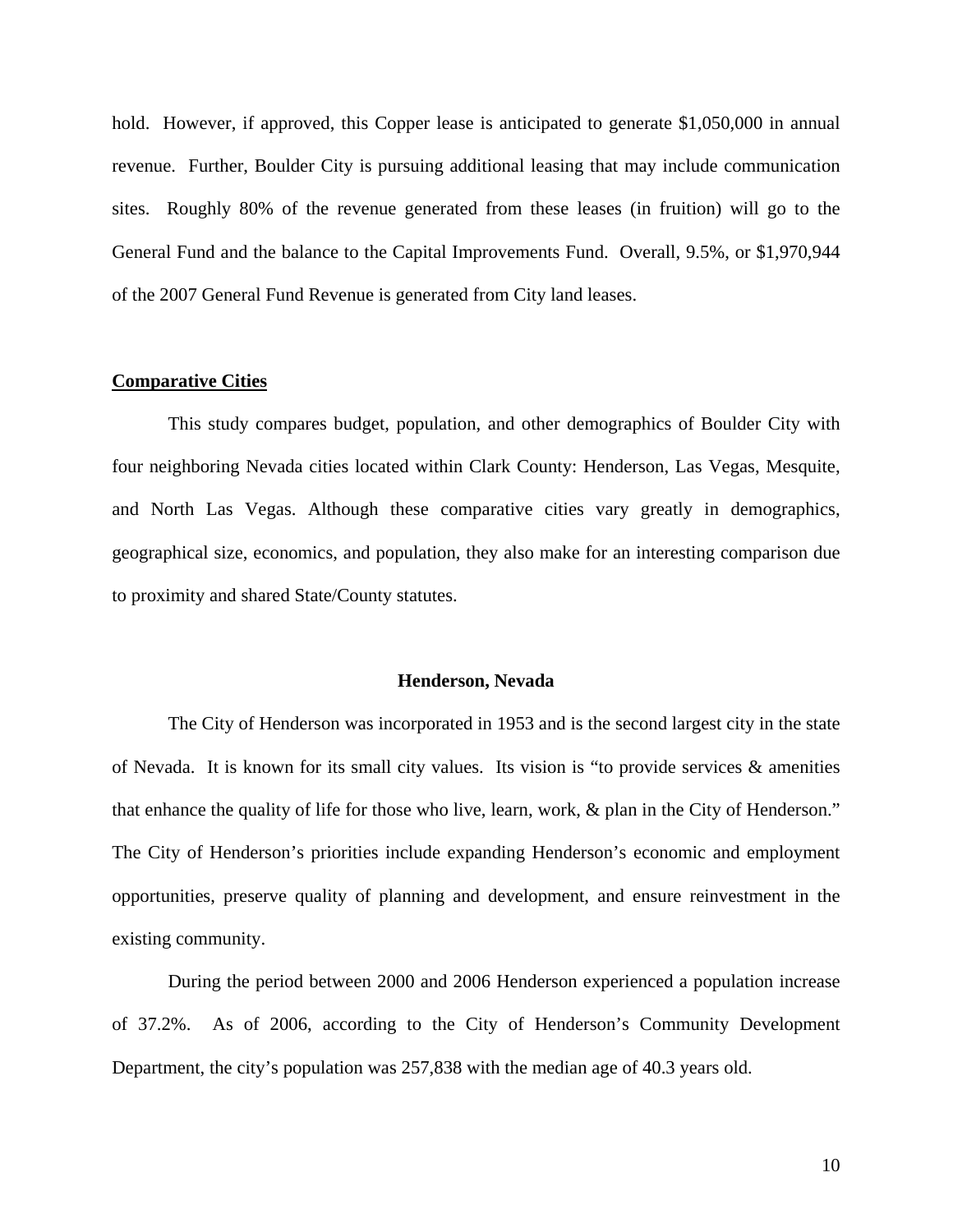For fiscal year 2006, the City of Henderson's General Fund was \$211.9 Million in revenues and \$209.7 Million in expenditures. The General Fund revenue includes 9.8% in property tax revenue. The General Fund received 16% of the total property taxes levied by the City of Henderson, equivalent to \$38,262,370. Henderson's property tax rate is \$0.7108 per \$100 of assessed valuation, which has remained steady for the past seventeen years. For example, on an assessed value of \$87,500, the City of Henderson collects an estimated \$2,543 on a property. With a median household value of \$350,700 and a population of a median income of \$63,814, the residents of Henderson pay higher property taxes than Boulder City residents.

#### **Las Vegas, Nevada**

<span id="page-13-0"></span>The City of Las Vegas was established in 1905 but did not officially become a city until 1911. It is the most populous cities in the state of Nevada. The vision of this city is to have, "A vibrant, affordable, and diverse city of opportunity in which all citizens enjoy their neighborhoods, feel safe, and know they will be heard." The City of Las Vegas prides itself on having the values of commitment, honesty, innovation, and respect.

The City of Las Vegas has had an increase in population of 15.5% since the year 2000. As of 2006 the city's population was 552,539 with the median age of 35.2 years old. The median income in 2006 was \$53,000. For the fiscal year 2006, the city had General Fund revenue of \$620,652,576 and General Fund expenditures of \$553,409,704. Of the General Fund revenues, \$119,566,088 came from property taxes or 19.26%. The City of Las Vegas has a property tax rate of \$3.2802, which means that on a property with an assessed value of \$87,500, the tax revenue would be \$2,870.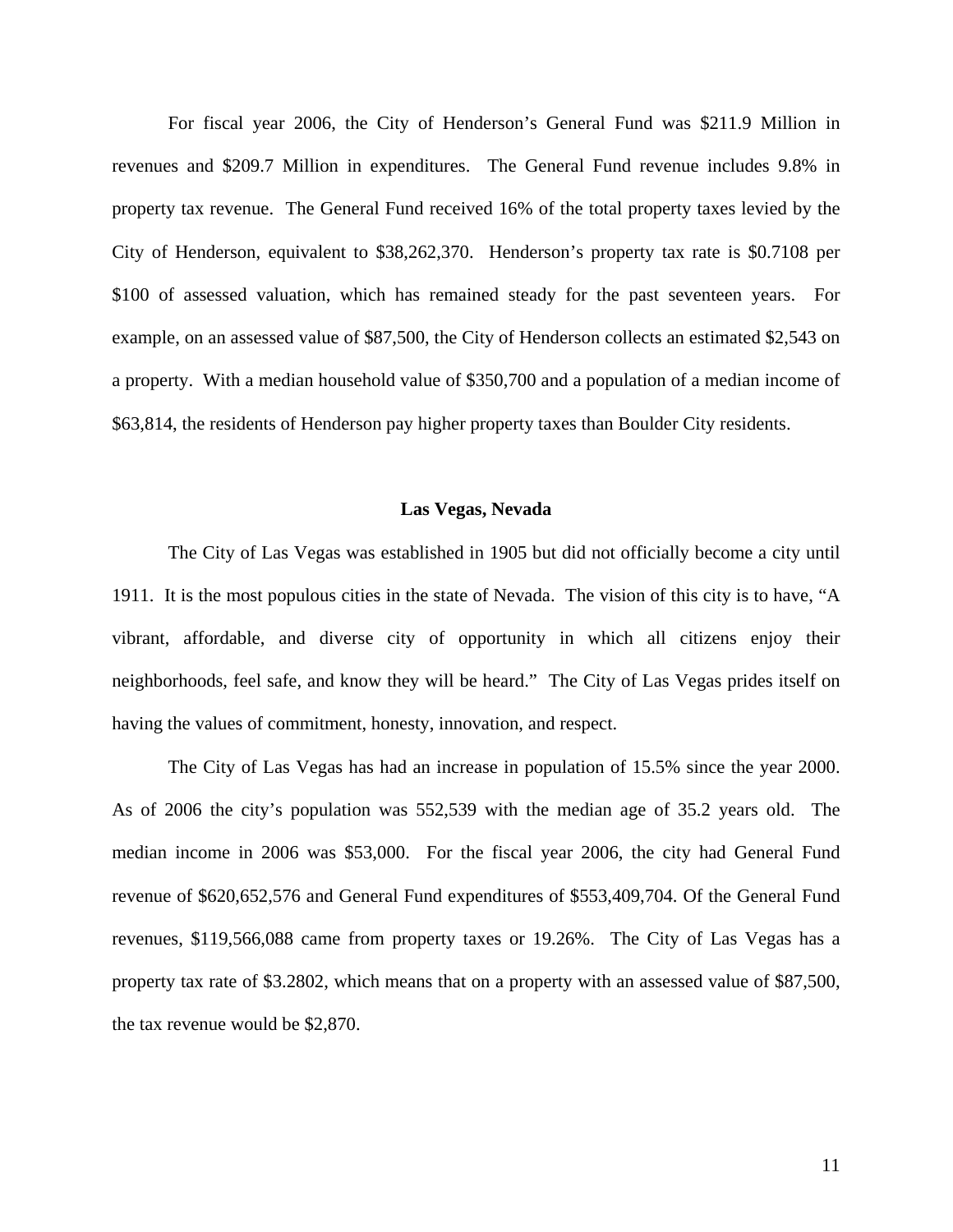Of the comparative cities, the property tax revenue for the City of Las Vegas is the largest percentage of the General Fund revenue, followed closely by the City of Henderson at 16%. The City of Las Vegas also has the second highest property tax rate, the highest being North Las Vegas. Looking at the other cities it is evident that the City of Las Vegas does not have the highest median income, but they are still able to have a higher tax rate allowing them to have higher property tax revenue. In 2005, the median house value was \$285,200. This places the City of Las Vegas below Boulder City and Henderson, but above Mesquite and North Las Vegas in terms of median house value.

#### **Mesquite, Nevada**

<span id="page-14-0"></span>The City of Mesquite is located in southeastern Nevada on the Arizona border and consists of approximately 32 square miles within the Virgin River Valley. The City of Mesquite prides itself on its community focus, providing desired services and quality of life. The City of Mesquite has chosen to "maintain the elements of rural lifestyle, enhance and preserve a quality lifestyle, encourage growth and economic development and to provide for quality staffing."

The City of Mesquite has been recognized as one of the fastest growing small cities in the nation. The population in this small city has increase by 57.6% from 2000 - 2006 bringing its total to 14,799 residents. The median age in Mesquite is 35.8 years old. The growth in population also means that there is an increase in service costs and there is a greater demand for services. In order to address the cost of services like public works and public safety, the city has a property tax rate of \$2.7686, which generates \$2,850,000 or 11% of the General Fund revenue. The total General Fund revenue for the City of Mesquite in 2006 was \$22,659,392 with General Fund expenditures of \$24,035,113.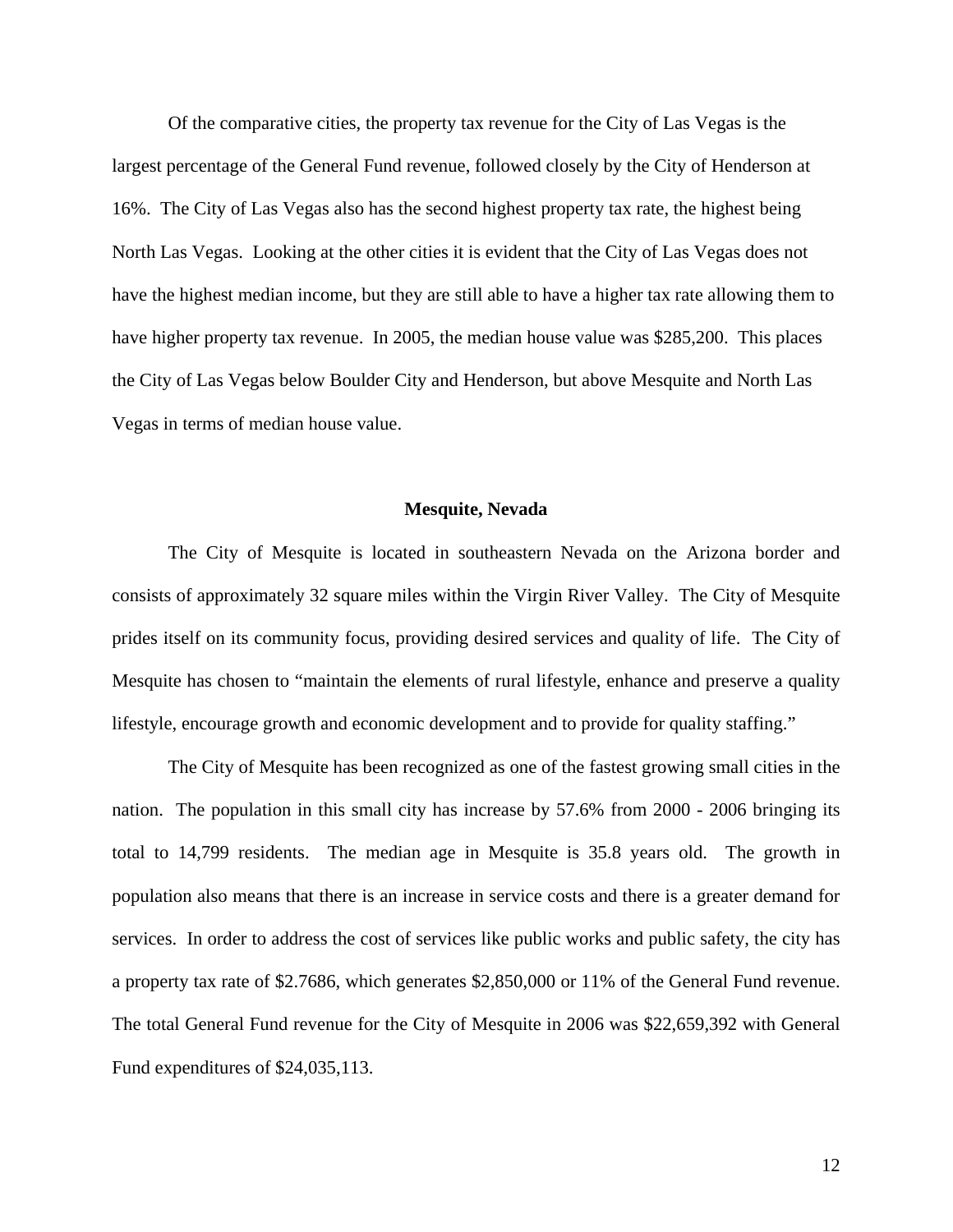On a property with an assessed value of \$87,500 the City of Mesquite makes \$2,422 in property tax revenue. The median house value is \$276,900, almost \$90,000 less than the median house value in Boulder City. With the median income for Mesquite being \$44,900, the city is still able to have a higher tax rate and generate higher property tax revenue than Boulder City with a median income of \$56,100.

The City of Mesquite is of similar size in terms of population to Boulder City, but the vision of each city is much different. The City of Mesquite encourages growth and economic development where as Boulder City restricts growth by having a controlled growth ordinance.

#### **North Las Vegas, Nevada**

<span id="page-15-0"></span>The City of North Las Vegas was incorporated on May 1, 1946 with a population of 2,875 residents and a total land area of 2.5 square miles. As of 2007, the City of North Las Vegas had a population of 194,464 and comprised of more than 82.1 square miles. Mountains and desert valleys surround the City of North Las Vegas. The City of North Las Vegas priorities includes quality municipal services, economic development, and well-planned quality growth.

During the period between 2000 and 2006 City of North Las Vegas experienced a population increase of 71.1%. Within the last decade, City of North Las Vegas experienced 220% growth making it the third fastest growing city in the United States in 2007. The City of North Las Vegas' average age population is only 28.7 years old making it one of the youngest average age in comparison to all the surround cities.

For fiscal year 2006, the City of North Las Vegas' General Fund was \$191,092,000 in revenues and \$195,093,973 in expenditures. The General Fund revenue includes 11.3% in property tax revenue. The General Fund received 29.3 % of the total property taxes levied by the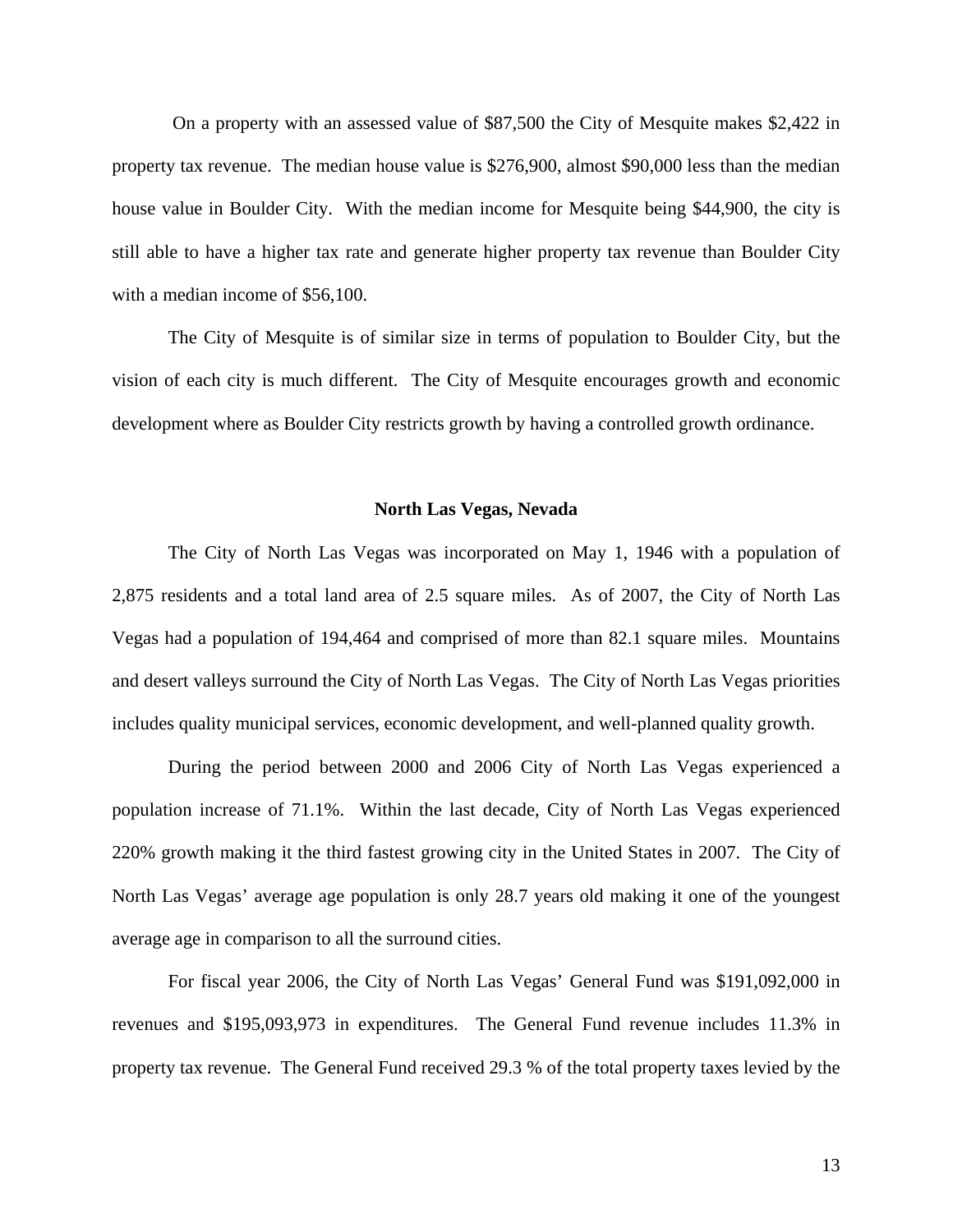City of North Las Vegas, equivalent to \$68,753,000. The City of North Las Vegas' property tax rate is \$1.1687 per \$100 of assessed valuation. On a property with an assessed value of \$87,500 the city collects an estimated \$2,953. With a median household value of \$263,700 and a population of a median income of \$57,242, the residents of the City of North Las Vegas pay the highest property taxes in comparison to the neighboring cities.

#### **Observations and Conclusions**

<span id="page-16-0"></span>The data collection and literature review revealed several areas that may prove fruitful for future analysis focused on addressing the current budgetary challenges facing Boulder City. Most notably, the property tax revenue in Boulder City represents the smallest portion of the General Fund revenue among all the comparison cities at 5.2%, the next closest city in property tax revenues being Mesquite with a property tax revenue portion of 11%. Boulder City has the ability to increase its property tax revenues because it has the highest median property value of all neighboring cities.

There are two key issues and challenges that Boulder City leaders, policy makers and residents must contend with in the future that may contradict the City's vision of maintaining current service levels without jeopardizing the small town character. First, the Controlled Growth and Management Plan Ordinance clearly limit Boulder City's opportunity for residential and hotel development. A spokesperson in Boulder City's Community Development indicated the growth control ordinance limits development to less than 2% per year. Further, the spokesperson indicated due to a shortage of developable land in Boulder City according to the Controlled Growth and Management Plan Ordinance, the number of annual allowable allotments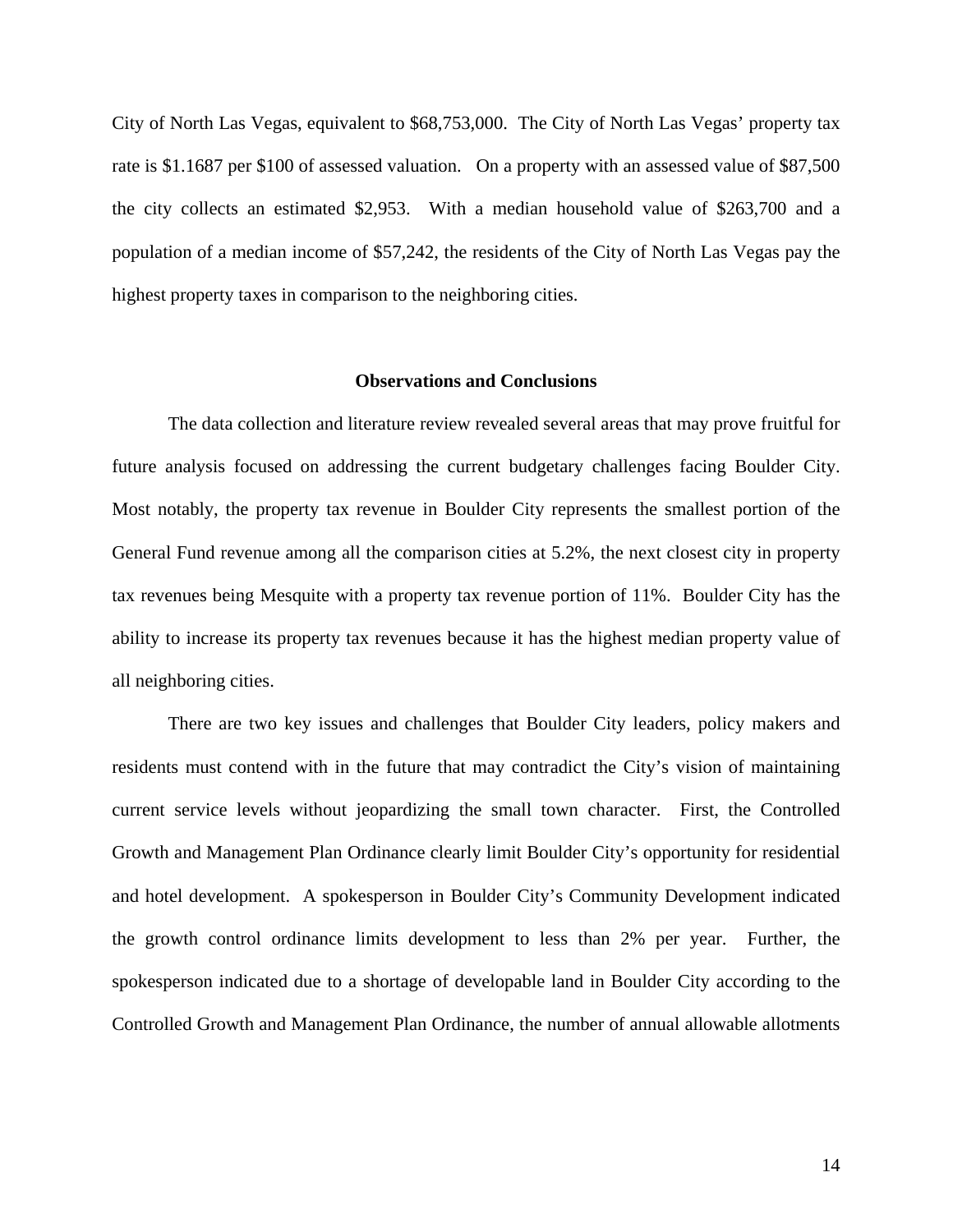does not get developed. Finally, Boulder City residents continue to support non-gaming environment.

Boulder City's economic shortfalls have more to do with the vision of the community than the ability to generate more revenue to maintain the service levels demanded by those same residents. The "small town" mentality will have to change in order to keep up with the greater demand for services and service quality. Further research on the political climate can assist government officials on how they can persuade Boulder City residents that an increase in property taxes is necessary in order to maintain the quality of life and services they have become accustomed to. Other possible areas to research are the City's investments and interest earnings through the sweeping of funds.

<span id="page-17-0"></span>On April 11, 2006, Boulder City Council approved Ordinance 1287. This ordinance became effective May 3, 2006. Essentially, this ordinance prohibits gated communities in Boulder City residential developments larger than one lot or unit (Boulder City Code, Title 11: Zoning and Subdivisions, Chapter 3, Section 10: Gated Communities Prohibited). Ironically, Boulder City has become a "gated community" due to the limited amount of developable space and the Controlled Growth Management Plan Ordinance.